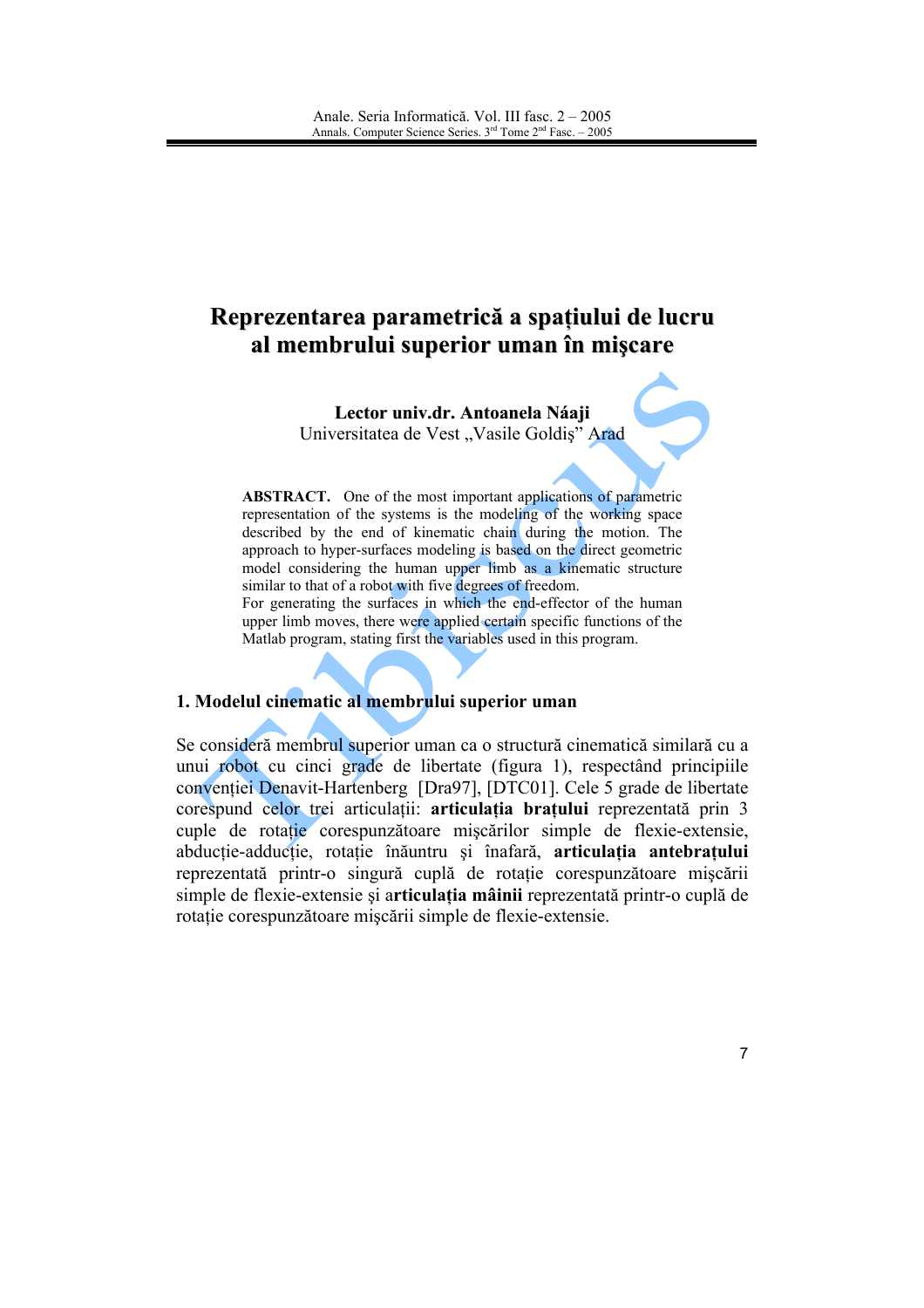

#### Fig. 1. Lanțul cinematic al membrului superior uman

Pentru obținerea ecuațiilor cinematice, se exprimă toate matricele de transfer aferente elementelor lanțului cinematic, se calculează matricea  ${}^{0}G_{5}$  $= [^0T_1] \cdot [^1T_2] \cdot [^2T_3] \cdot [^3T_4] \cdot [^4T_5]$  și se identifică elementele acesteia cu cele din forma sa generală. Acestea se prezintă sub forma unui sistem de 12 ecuații ce exprimă coordonatele operaționale ca funcții de coordonatele articulare și materializează modelul geometric direct al membrului superior uman cu 5 grade de libertate [D+04], [H+96], [Náa04]: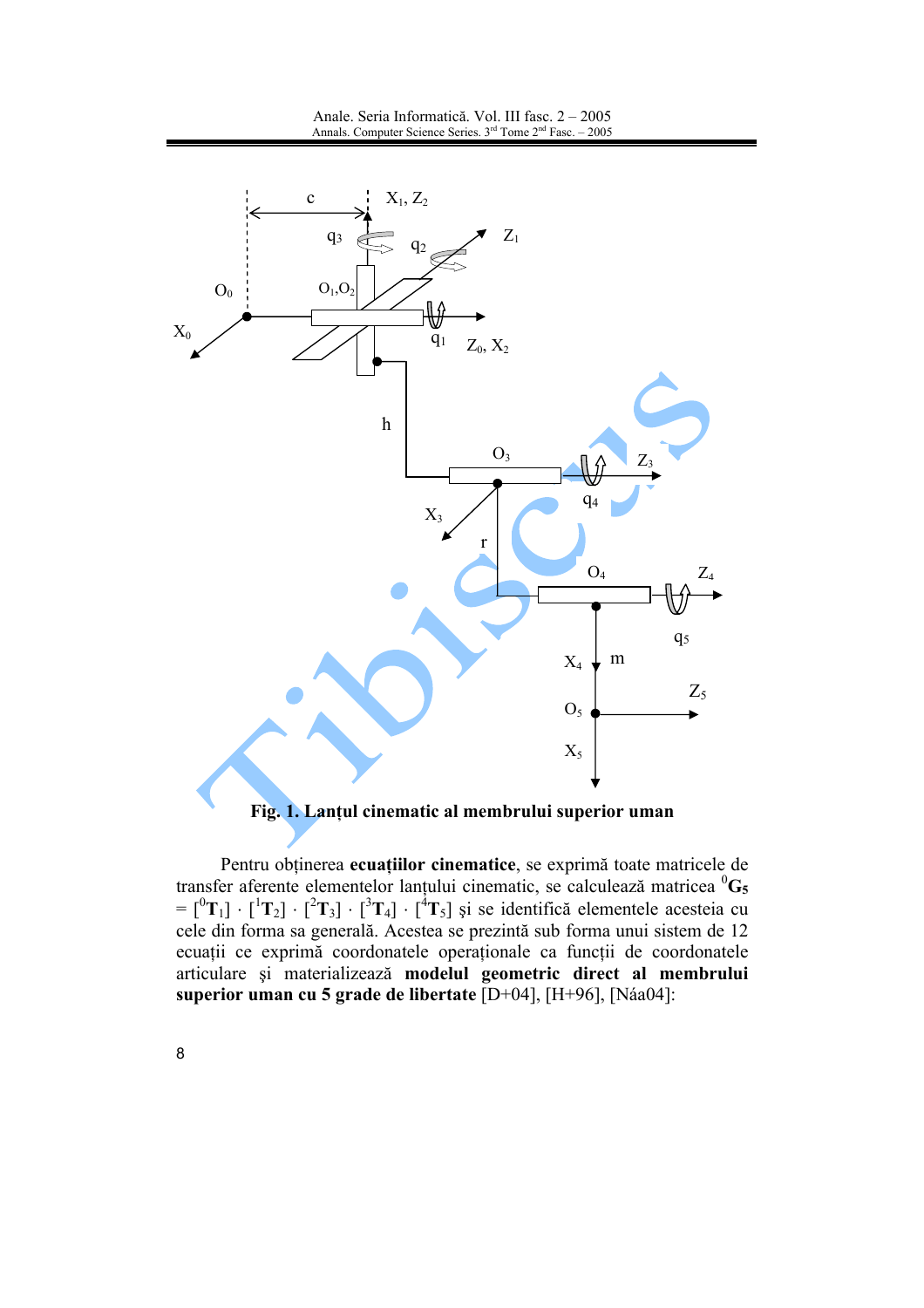| $n_x = cos(\theta_5) * cos(\theta_4) * cos(\theta_1) * cos(\theta_2) * cos(\theta_3)$                                   |     |
|-------------------------------------------------------------------------------------------------------------------------|-----|
| $cos(\theta 5) * cos(\theta 4) * sin(\theta 1) * sin(\theta 3) +$                                                       |     |
| $cos(\theta 5) * cos(\theta 1) * sin(\theta 2) * sin(\theta 4)$                                                         |     |
| $sin(\theta 5)$ *sin( $\theta 4$ )*cos( $\theta 1$ )*cos( $\theta 2$ )*cos( $\theta 3$ )+                               |     |
| $sin(\theta 5)$ * $sin(\theta 4)$ * $sin(\theta 1)$ * $sin(\theta 3)$ +                                                 |     |
| $sin(\theta 5) * cos(\theta 1) * sin(\theta 2) * cos(\theta 4)$                                                         | (1) |
| $n_y = cos(\theta_5) * cos(\theta_4) * sin(\theta_1) * cos(\theta_2) * cos(\theta_3) +$                                 |     |
| $cos(\theta 5) * cos(\theta 4) * cos(\theta 1) * sin(\theta 3) +$                                                       |     |
| $cos(\theta 5)$ *sin $(\theta 1)$ *sin $(\theta 2)$ *sin $(\theta 4)$                                                   |     |
| $sin(\theta 5)$ *sin $(\theta 4)$ *sin $(\theta 1)$ *cos $(\theta 2)$ *cos $(\theta 3)$ -                               |     |
| $sin(\theta 5) * sin(\theta 4) * cos(\theta 1) * sin(\theta 3) +$                                                       |     |
| $sin(\theta 5)$ * $sin(\theta 1)$ * $sin(\theta 2)$ * $cos(\theta 4)$                                                   |     |
|                                                                                                                         |     |
| $n_z = cos(\theta_5) * sin(\theta_2) * cos(\theta_3) * cos(\theta_4) - cos(\theta_5) * cos(\theta_2) * sin(\theta_4) -$ |     |
| $sin(\theta 5) * sin(\theta 2) * cos(\theta 3) * sin(\theta 4) - sin(\theta 5) * cos(\theta 2) * cos(\theta 4)$         | (3) |
|                                                                                                                         |     |
| $o_x = -sin(\theta 5) * cos(\theta 4) * cos(\theta 1) * cos(\theta 2) * cos(\theta 3) +$                                |     |
| $sin(\theta 5) * cos(\theta 4) * sin(\theta 1) * sin(\theta 3) -$                                                       |     |
| $sin(\theta 5) * cos(\theta 1) * sin(\theta 2) * sin(\theta 4) -$                                                       |     |
| $cos(\theta 5)$ *sin( $\theta 4$ )*cos( $\theta 1$ )*cos( $\theta 2$ )*cos( $\theta 3$ )+                               |     |
| $cos(\theta 5) * sin(\theta 4) * sin(\theta 1) * sin(\theta 3) +$                                                       |     |
| $cos(\theta 5) * cos(\theta 1) * sin(\theta 2) * cos(\theta 4)$                                                         | (4) |
| $o_y = -sin(\theta 5) * cos(\theta 4) * sin(\theta 1) * cos(\theta 2) * cos(\theta 3)$                                  |     |
| $sin(\theta 5) * cos(\theta 4) * cos(\theta 1) * sin(\theta 3)$                                                         |     |
| $sin(\theta 5)$ *sin( $\theta$ 1)*sin( $\theta$ 2)*sin( $\theta$ 4)-                                                    |     |
| $cos(\theta 5)$ *sin( $\theta 4$ )*sin( $\theta 1$ )*cos( $\theta 2$ )*cos( $\theta 3$ )-                               |     |
| $cos(\theta 5)$ *sin $(\theta 4)$ *cos $(\theta 1)$ *sin $(\theta 3)$ +                                                 |     |
| $cos(\theta 5) * sin(\theta 1) * sin(\theta 2) * cos(\theta 4)$                                                         | (5) |
| $o_z = -sin(\theta 5) * sin(\theta 2) * cos(\theta 3) * cos(\theta 4) +$                                                |     |
| $sin(\theta 5) * cos(\theta 2) * sin(\theta 4)$                                                                         |     |
| $cos(\theta 5)$ * $sin(\theta 2)$ * $cos(\theta 3)$ * $sin(\theta 4)$ -                                                 |     |
| $cos(\theta 5) * cos(\theta 2) * cos(\theta 4)$                                                                         | (6) |
|                                                                                                                         |     |
| $a_x = -\cos(\theta l) * \cos(\theta 2) * \sin(\theta 3) - \sin(\theta l) * \cos(\theta 3)$                             | (7) |

 $\boldsymbol{9}$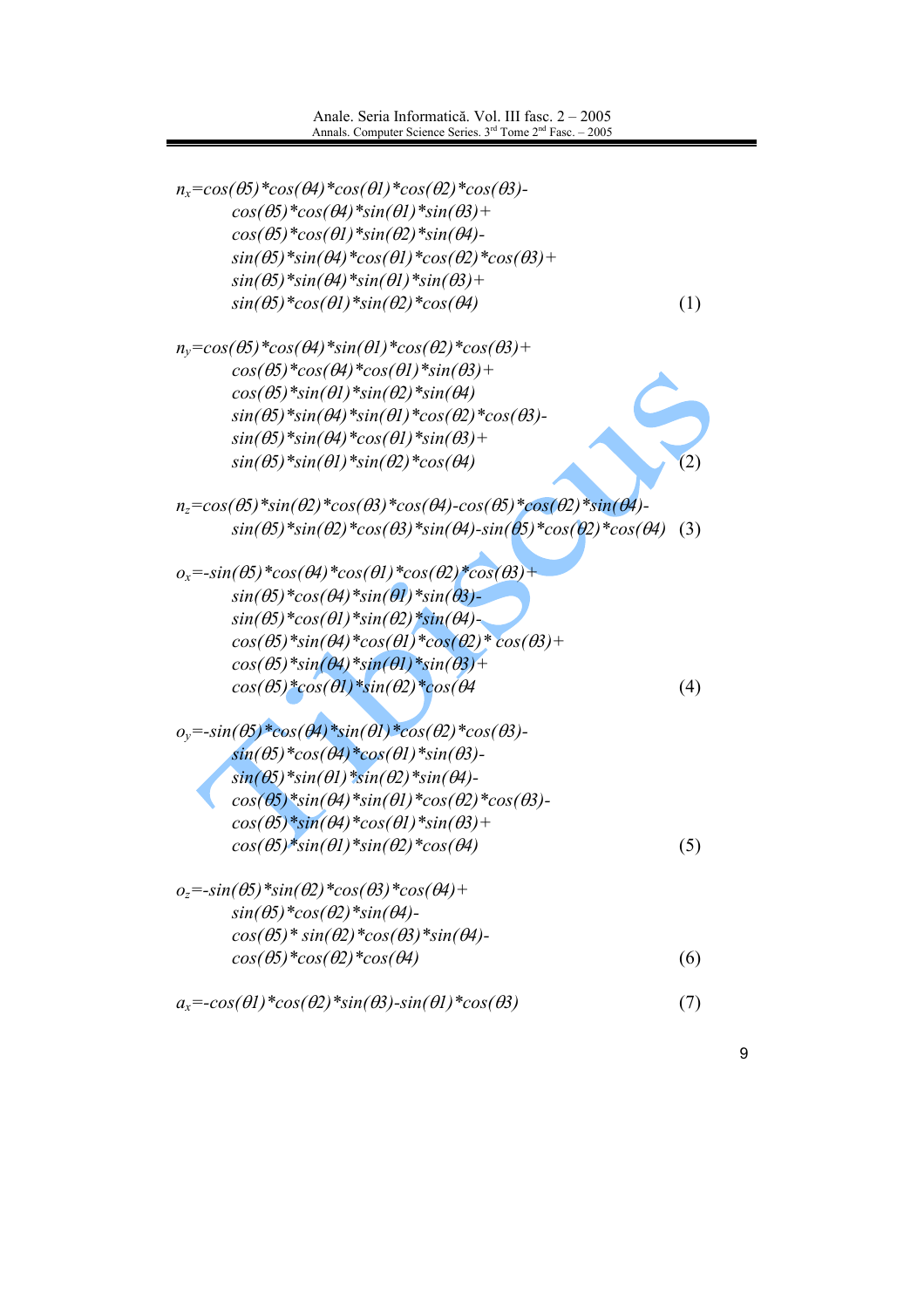| $a_y = -\sin(\theta l) * \cos(\theta 2) * \sin(\theta 3) + \cos(\theta l) * \cos(\theta 3)$                                   | (8)  |
|-------------------------------------------------------------------------------------------------------------------------------|------|
| $a_z = -\sin(\theta_2) * \sin(\theta_3)$                                                                                      | (9)  |
| $p_x = m \cdot cos(\theta_5) \cdot cos(\theta_4) \cdot cos(\theta_1) \cdot cos(\theta_2) \cdot cos(\theta_3)$                 |      |
| $m^*cos(\theta 5)^*cos(\theta 4)^*sin(\theta 1)^*sin(\theta 3) +$                                                             |      |
| $m^*cos(\theta 5)^*cos(\theta 1)^*sin(\theta 2)^*sin(\theta 4)$ -                                                             |      |
| $m*sin(\theta 5)*sin(\theta 4)*cos(\theta 1)*cos(\theta 2)*cos(\theta 3)+$                                                    |      |
| $m^*sin(\theta 5)$ *sin $(\theta 4)$ *sin $(\theta 1)$ *sin $(\theta 3)$ +                                                    |      |
| $m^*sin(\theta 5)^*cos(\theta l)^*sin(\theta 2)^*cos(\theta 4) +$                                                             |      |
| $r * cos(\theta 4) * cos(\theta 1) * cos(\theta 2) * cos(\theta 3)$                                                           |      |
| $r * cos(\theta 4) * sin(\theta 1) * sin(\theta 3) +$                                                                         |      |
| $cos(\theta l)$ *sin( $\theta$ 2)*r*sin( $\theta$ 4)- $cos(\theta l)$ *sin( $\theta$ 2)*h                                     |      |
| $p_y = m^*cos(\theta_5)^*cos(\theta_4)^*sin(\theta_1)^*cos(\theta_2)^*cos(\theta_3) +$                                        |      |
| $m^*cos(\theta 5)^*cos(\theta 4)^*cos(\theta 1)^*sin(\theta 3) +$                                                             |      |
| $m * cos(\theta 5) * sin(\theta 1) * sin(\theta 2) * sin(\theta 4)$                                                           |      |
| $m*sin(\theta 5)*sin(\theta 4)*sin(\theta 1)*cos(\theta 2)*cos(\theta 3)$                                                     |      |
| $m^*sin(\theta 5)^*sin(\theta 4)^*cos(\theta 1)^*sin(\theta 3) +$                                                             |      |
| $m^*sin(\theta 5)^*sin(\theta 1)^*sin(\theta 2)^*cos(\theta 4) +$                                                             |      |
| $r * cos(\theta 4) * sin(\theta 1) * cos(\theta 2) * cos(\theta 3) +$                                                         |      |
| $r * cos(\theta 4) * cos(\theta 1) * sin(\theta 3) +$                                                                         |      |
| $sin(\theta l) * sin(\theta 2) * r * sin(\theta 4) - sin(\theta l) * sin(\theta 2) * h$                                       | (11) |
| $p_z = m * cos(\theta 5) * sin(\theta 2) * cos(\theta 3) * cos(\theta 4) - m * cos(\theta 5) * cos(\theta 2) * sin(\theta 4)$ |      |
| $-m^*sin(\theta 5)$ *sin $(\theta 2)$ *cos( $\theta 3$ )*sin( $\theta 4$ )-                                                   |      |
| $m*sin(\theta 5)*cos(\theta 2)*cos(\theta 4)+sin(\theta 2)*cos(\theta 3)*r*cos(\theta 4)$                                     |      |
| $cos(\theta 2)*r*sin(\theta 4)+cos(\theta 2)*h+c$                                                                             | (12) |
|                                                                                                                               |      |

unde:

 $\theta$ *i* – variabila articulară *i*,

 $c$  - distanța între articulația umărului și mijlocul centurii scapulare,

 $h$  – lungimea humerusului,

 $r$  – lungimea radiusdului,

 $m$  – lungimea mâinii.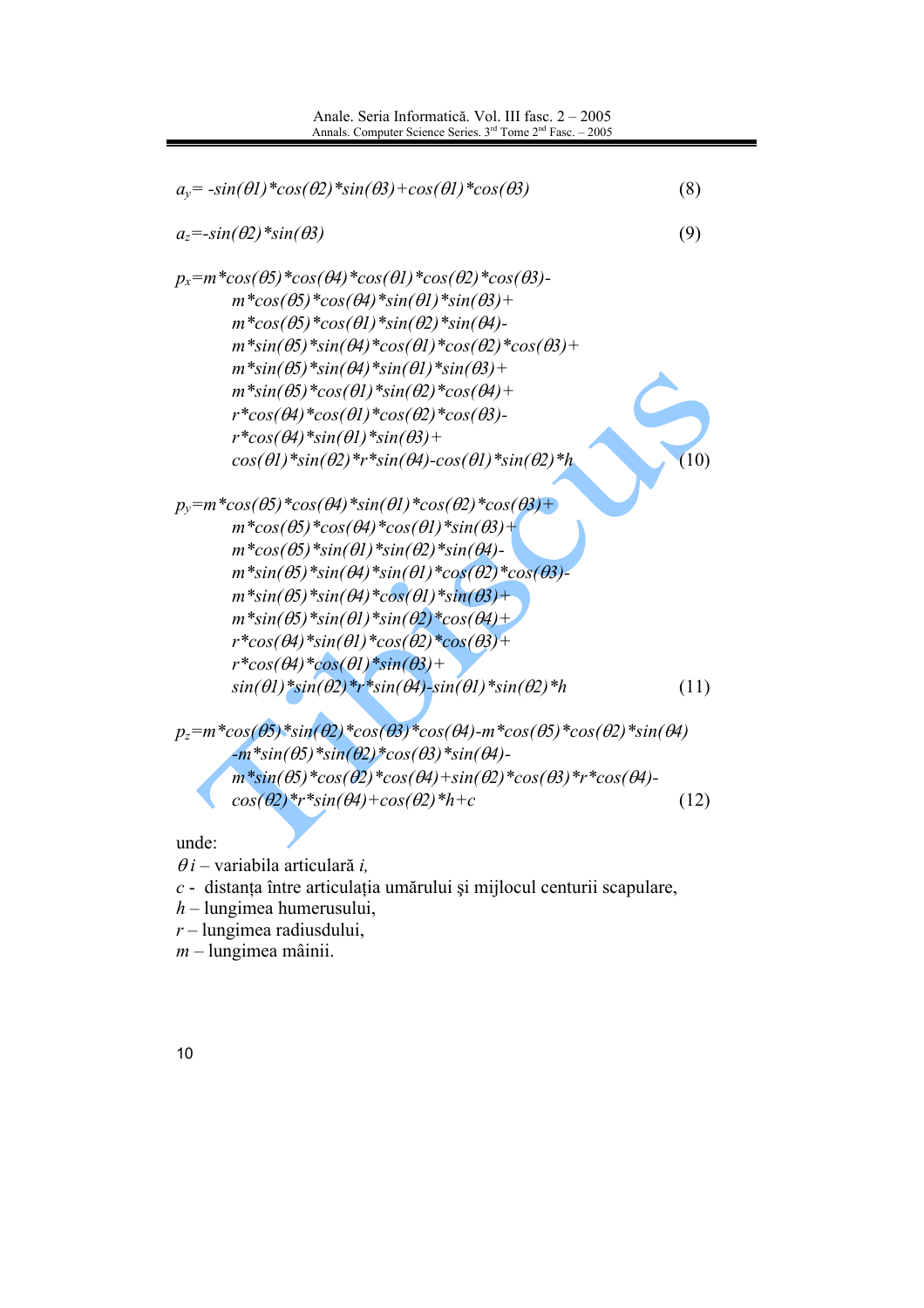### 2. Reprezentarea parametrică a spațiului de lucru

Una din cele mai importante aplicatii ale reprezentării parametrice a sistemelor este modelarea spatiilor descrise de capătul lantului cinematic în timpul efectuării sarcinii. Abordarea modelării suprafetelor de lucru se va face pe baza modelului geometric direct [D+04], [PW01].

Ecuațiile cinematice obtinute sunt ecuațiile parametrice ce exprimă pozitia si orientarea mâinii fată de sistemul fix. Reprezentarea lor în spatiul 3D, conduce la modelarea suprafetelor în interiorul cărora se află în permanență efectorul membrului superior în timpul executării sarcinii sale de lucru [F+95], [JS91].

Pentru generarea reprezentărilor grafice, programul MatLab utilizează anumite functii [\*\*\*04].

Initial se declară variabilele folosite în program. În cazul abordat, aceste variabile sunt variabilele articulare  $q_i$ , adică unghiurile  $\theta_i$  ale cuplelor de rotatie

Deoarece operatiile cu vectori și matrice sunt executate în MatLab mai repede cu un ordin de mărime decât operatiile compilate/interpretate, se obtine o viteză de lucru mai mare dacă algoritmii înscriși în fișierele .m sunt vectorizați (de exemplu:  $t=0$ : 01:10;).

Pentru simplificarea reprezentării unele dintre variabilele articulare sunt vectorizate (de exemplu  $\theta_1 = 0$ :  $pi/20$ : 0.638\*pi;), iar celelalte sunt ciclate cu ajutorul instructiei for. Instructiunea for permite repetarea unui grup de instructiuni din corpul buclei, de un anumit număr de ori.

Graficele sunt reprezentate prin trasarea unor curbe în 3D, conținând toate punctele pe care le generează tripleta  $p_x$ ,  $p_y$ ,  $p_z$  din soluția modelului geometric direct al membrului superior. Grupul de ecuații parametrice  $p_x$ =  $p_x(t)$ ,  $p_y = p_y(t)$ ,  $p_z = p_z(t)$  reprezintă traiectoria originii sistemului atașat mâinii, efectorului final al membrului superior. Reprezentarea liniilor în spațiu se realizează cu funcția plot3. Funcția Hold păstrează graficul curent.

Toate aceste considerații sunt prezentate pentru a justifica din ce motive uneori utilizarea unui software profesional, așa cum este MatLab-ul, este preferată creării unor programe originale. Utilizarea celor din prima categorie mentionată asigură pe lângă caracterul de generalitate al aplicatiei și interschimbabilitatea rezultatelor. absolut necesară în orice cercetare interdisciplinară.

Utilizând modelul cinematic al membrului superior, ultima coloană a matricei ce exprimă poziția și orientarea sistemului de referință atasat mâinii în raport cu cel fix reprezintă ecuațiile de mișcare  $p_x = p_x(t)$ ,  $p_y = p_y(t)$ ,  $p_z =$  $p_z(t)$  ce servesc la reprezentarea parametrică a suprafețelor pe care efectorul final se poate deplasa cu orientare variabilă.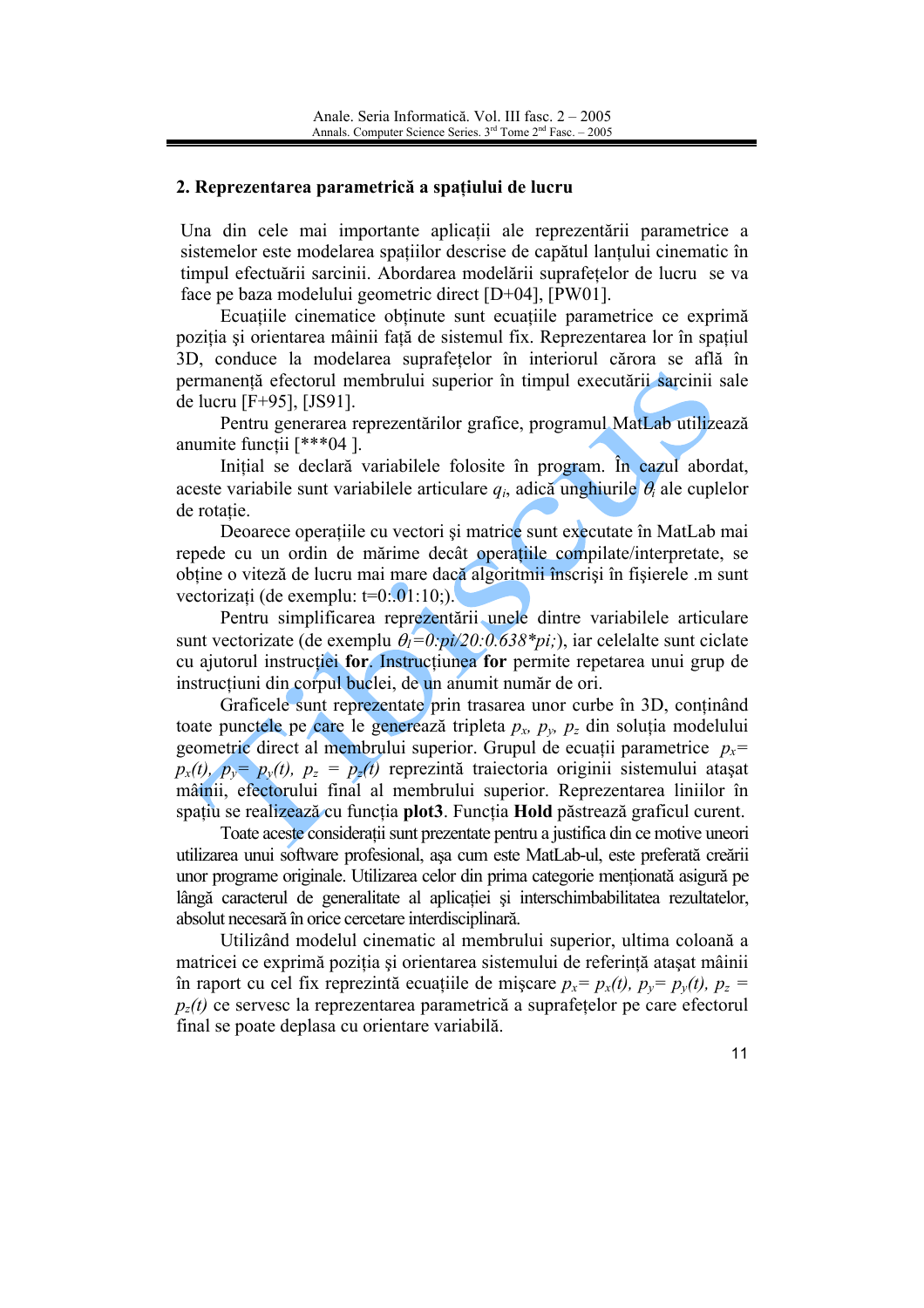Se prezintă în cele ce urmează spațiul de lucru propriu al membrului superior pentru modelul simplificat, folosind facilitățile MatLab.

Considerând  $h=29$  cm,  $r=23.5$  cm,  $c=20$  cm,  $m=16$ cm si valorile variabile lor articulare:  $\theta_1 = 0^\circ - 115^\circ$ ,  $\theta_2 = 0^\circ - 180^\circ$ ,  $\theta_3 = 0^\circ - 180^\circ$ ,  $\theta_4 = 0^\circ - 150^\circ$ ,  $\theta_5 = 0^\circ - 90^\circ$ , în figura se vor reprezenta mai jos suprafetele pe care se află traiectoriile originii sistemului atașat efectorului final, în câteva variante.

• Varianta 1:  $\theta_l = 0^\circ - 115^\circ$ ,  $\theta_2 = 0^\circ$ ,  $\theta_3 = 0^\circ$ ,  $\theta_4 = 0^\circ$ ,  $\theta_5 = 0^\circ$ 

Pentru această variantă, instrucțiunile MatLab sunt:  $h=29$  $r = 23.5$  $c = 20$  $m=16$  $q2=0;$  $a3=0:$  $q = 0$ ;  $q5=0;$  $plot3(0, 0, 0)$ hold on for q1=0:pi/500:0.638\*pi plot3( $m*cos(q5)*cos(q4)*cos(q1)*cos(q2)*cos(q3)$  $m*cos(q5)*cos(q4)*sin(q1)*sin(q3)+$  $m*cos(q5)*cos(q1)*sin(q2)*sin(q4)$  $m*sin(q5)*sin(q4)*cos(q1)*cos(q2)*cos(q3)+$  $m*sin(q5)*sin(q4)*sin(q1)*sin(q3)+m*sin(q5)*cos(q1)*sin(q2)*cos$  $(q4)$  +  $r*cos(q4)*cos(q1)*cos(q2)*cos(q3)$   $r*cos(q4)*sin(q1)*sin(q3)+cos(q1)*sin(q2)*r*sin(q4) \cos{(q1)} * \sin{(q2)} * h,$  $m*cos(q5)*cos(q4)*sin(q1)*cos(q2)*cos(q3)+m*cos(q5)*cos(q4)*cos(q$  $1)$ \*sin(q3)+ m\*cos(q5)\*sin(q1)\*sin(q2)\*sin(q4) $m*sin(q5)*sin(q4)*sin(q1)*cos(q2)*cos(q3)$  $m*sin(q5)*sin(q4)*cos(q1)*sin(q3)+m*sin(q5)*sin(q1)*sin(q2)*cos(q$  $4) +$  $r*cos(q4)*sin(q1)*cos(q2)*cos(q3)+r*cos(q4)*cos(q1)*sin(q3)+sin(q$  $1)*sin(q2)*r*sin(q4) \sin(q1) * \sin(q2) * h$ ,  $m * \cos(q5) * \sin(q2) * \cos(q3) * \cos(q4)$  $m*cos(q5)*cos(q2)*sin(q4)-m*sin(q5)*sin(q2)*cos(q3)*sin(q4)$  $m*sin(q5)*cos(q2)*cos(q4)+sin(q2)*cos(q3)*r*cos(q4) \cos$  (q2) \* r \* sin (q4) + cos (q2) \* h + c) end grid on hold off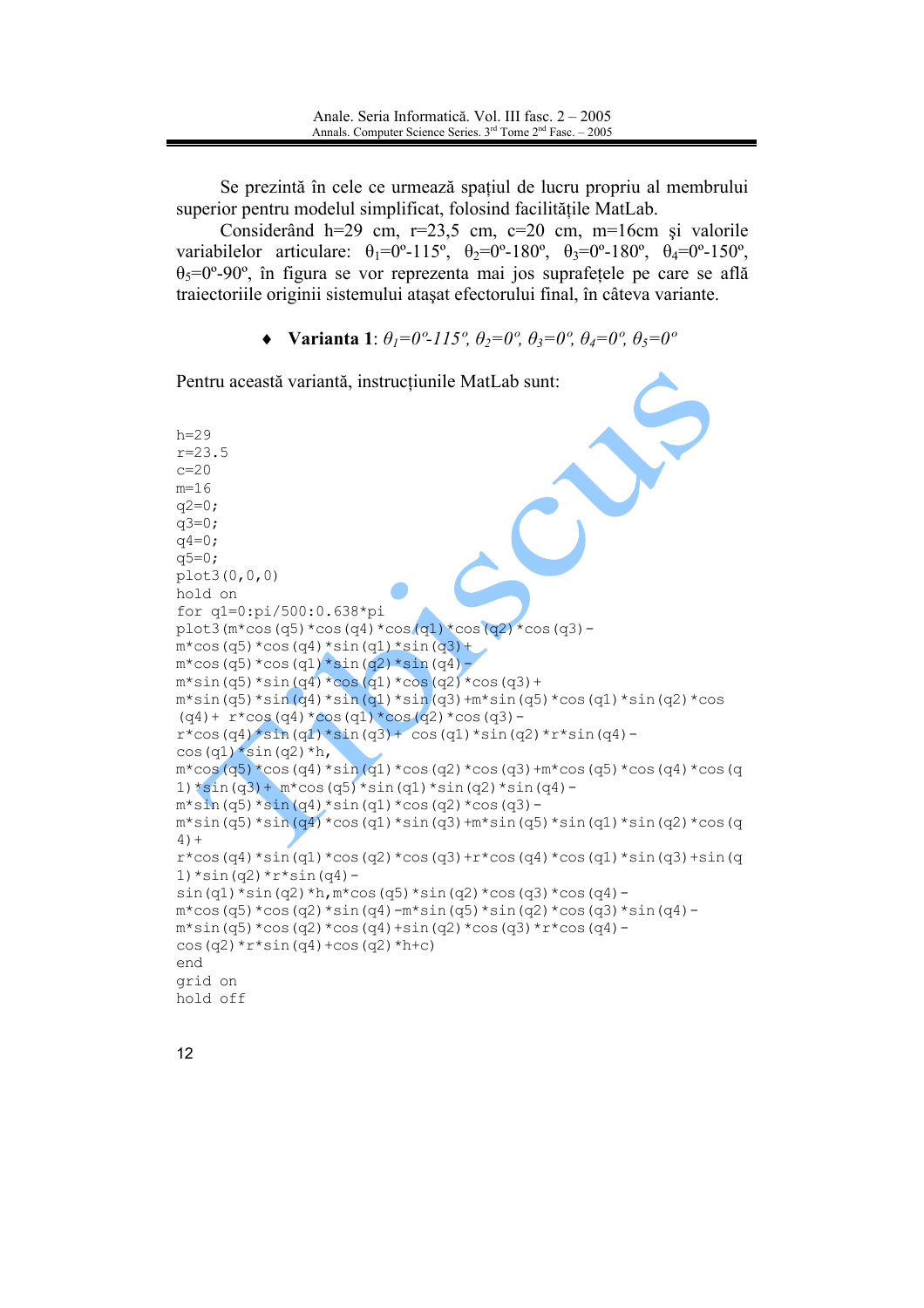Traiectoria de mișcare corespunzătoare acestei variante este reprezentată în figura 2.

 $\blacklozenge$  Varianta 2:  $\theta_1=0^\circ$ ,  $\theta_2=0^\circ$ -180°,  $\theta_3=0^\circ$ ,  $\theta_4=0^\circ$ ,  $\theta_5=0^\circ$ .

Pentru această variantă, instrucțiunile MatLab sunt asemănătoare celor anterioare. Suprafața proprie de lucru pentru această variantă este reprezentată în figura 3.



Fig. 2. Traiectoria de miscare Fig. 3. Suprafața proprie de lucru - varianta 1 - varianta 2

• Varianta 3:  $\theta_1=0^\circ$ ,  $\theta_2=0^\circ$ ,  $\theta_3=0^\circ$ -180°,  $\theta_4=0^\circ$ ,  $\theta_5=0^\circ$ 

Traiectoria de miscare corespunzătoare acestei variante este reprezentată în figura 4.

> Varianta 4:  $\theta_1=0^\circ$ -115°,  $\theta_2=0^\circ$ -180°,  $\theta_3=0^\circ$ ,  $\theta_4=0^\circ$ ,  $\theta_5=0^\circ$  $\bullet$

Suprafața proprie de lucru pentru această variantă este reprezentată în figura 5.

• Varianta 5:  $\theta_1=0^\circ$ -115°,  $\theta_2=0^\circ$ ,  $\theta_3=0^\circ$ -180°,  $\theta_4=0^\circ$ ,  $\theta_5=0^\circ$ 

Traiectoria de mișcare corespunzătoare acestei variante este reprezentată în figura 6.

• Varianta 6: 
$$
\theta_1=0^\circ
$$
,  $\theta_2=0^\circ$ -180°,  $\theta_3=0^\circ$ -180°,  $\theta_4=0^\circ$ ,  $\theta_5=0^\circ$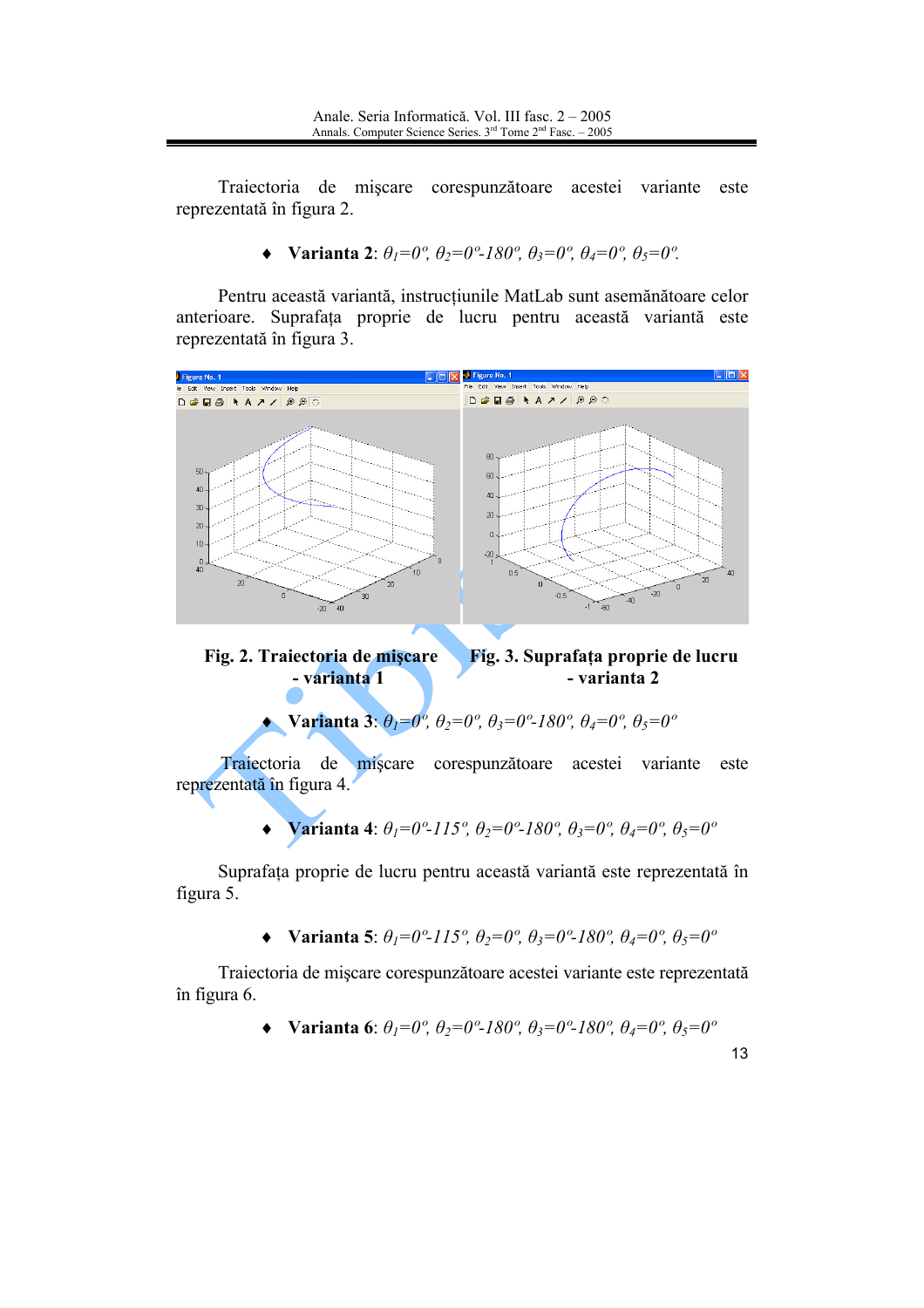

Suprafata proprie de lucru pentru această variantă este reprezentată în figura 7.

> **Varianta** 7:  $\theta_1 = 0^\circ - 115^\circ$ ,  $\theta_2 = 0^\circ - 180^\circ$ ,  $\theta_3 = 0^\circ - 180^\circ$ ,  $\theta_4 = 0^\circ$ ,  $\blacklozenge$  $\theta_5 = 0^\circ$

Suprafața proprie de lucru pentru această variantă este reprezentată în figura 8.

• Varianta 8:  $\theta_1=0^\circ$ ,  $\theta_2=0^\circ$ ,  $\theta_3=0^\circ$ ,  $\theta_4=0^\circ$ -150°,  $\theta_5=0^\circ$ .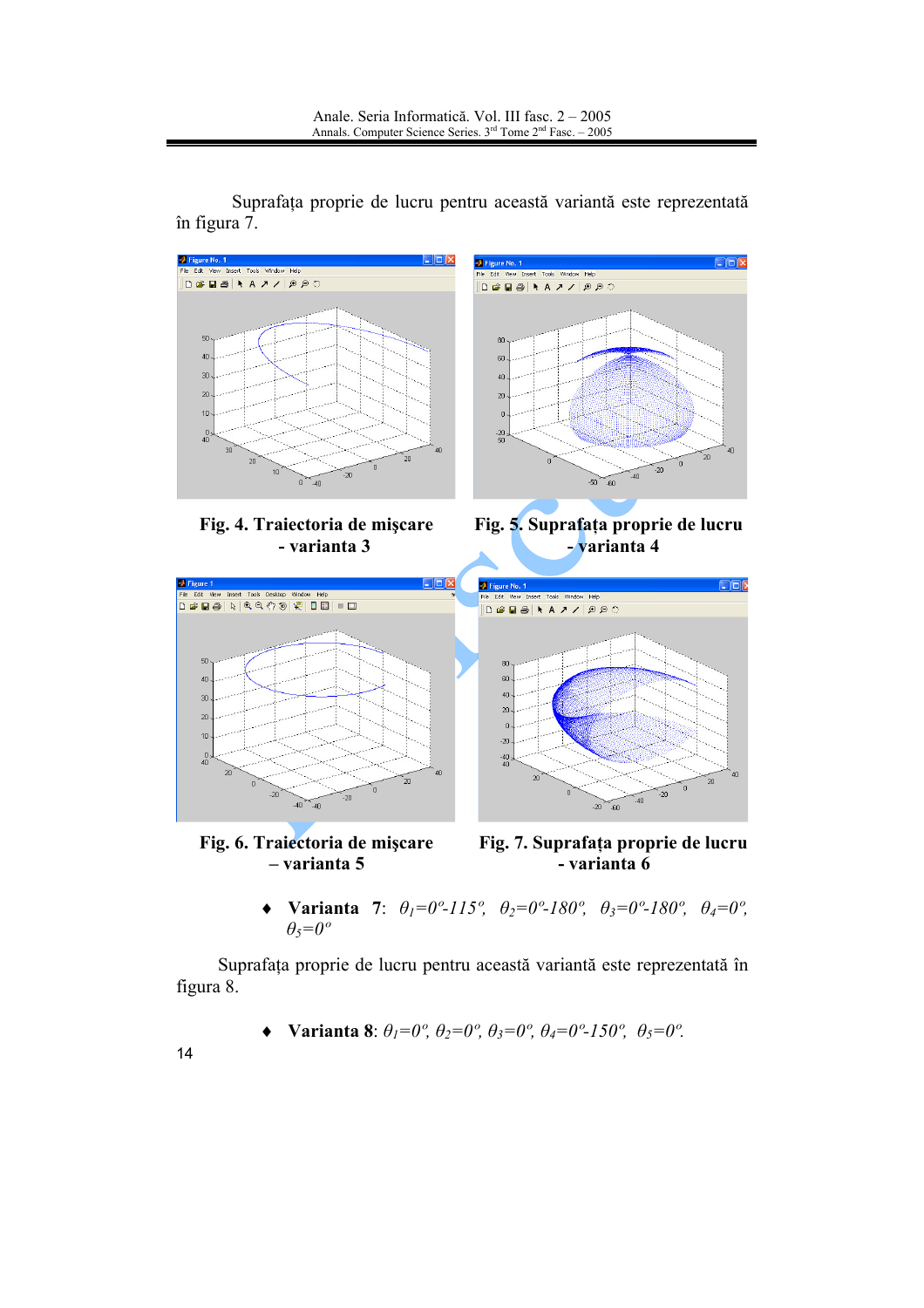Traiectoria de mișcare corespunzătoare acestei variante este reprezentată în figura 9.



Varianta 9:  $\theta_l = 0^\circ$ ,  $\theta_2 = 0^\circ$ ,  $\theta_3 = 0^\circ$ ,  $\theta_4 = 0^\circ$ ,  $\theta_5 = 0^\circ$ -90°.  $\blacklozenge$ 

Fig. 10. Traiectoria de mișcare Fig. 11. Suprafața proprie de lucru - varianta 9 - varianta 10

Traiectoria de mișcare corespunzătoare acestei variante este reprezentată în figura 10.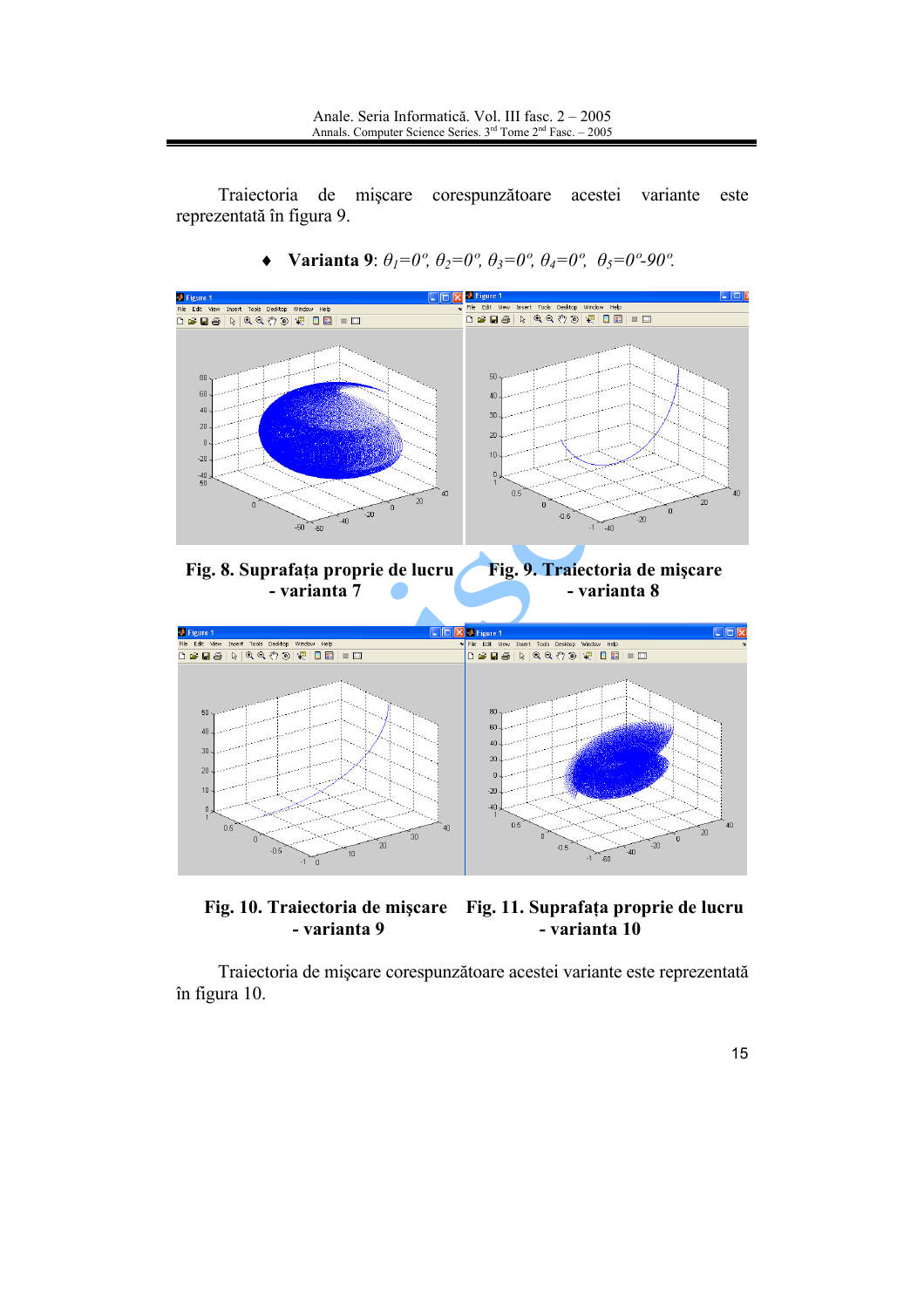Varianta 10:  $\theta_1=0^\circ$ ,  $\theta_2=0^\circ$ -180°,  $\theta_3=0^\circ$ ,  $\theta_4=0^\circ$ -150°,  $\theta_5=0^\circ$ - $90^\circ$ 

Suprafața proprie de lucru pentru această variantă este reprezentată în figura 11.

## Concluzii

• Realizarea unor programe de modelare a trajectoriilor mâinii, ca efector final, luând în considerare diferite variatii posibile ale variabilelor articulare si aplicare lor, certifică că modelul propus este corect din punct de vedere al miscărilor posibile.

• Realizarea unor programe de modelare a hipersuprafetelor ce mărginesc spațiul descris de extremitatea distală a membrului superior și aplicarea lor pe modelul realizat verifică corectitudinea acestuia.

## **Bibliografie**

- D. Drăgulescu Dinamica roboților, Editura Didactică și  $[Dra97]$ pedagogică, București, 1997
- $[DTC01]$ D. Drăgulescu, M. Toth-Tașcău, C. Couturier - Human upper and lower limbs modeling using Denavit-Hartenberg's convention, Proceedings Situation and Perspective of Research and Development in Chemical and Mechanical Industry, Krusevac, 22-24 October, 2001, p.95-101
- $[D+04]$ D. Drăgulescu, M. Toth-Tașcău, V. Morcovescu, L. Rusu, M. Dreucean - Kinematics aspects of human body composite motion, Proceedings SACI 2004, First Romanian-Hungarian joint symposium on Applied Computational Inteligence, Timișoara, Romania, May 25-26, ISBN 963 7154 26 4, p, 1-10
- $[F+95]$ S. Fleury, Ph. Souères, J-P. Laudmond, R. Chatila - Primitives for smoothing mobile robot trajectories. IEEE Transactions on Robotics and Automation, Vol.11, No.3, 1995